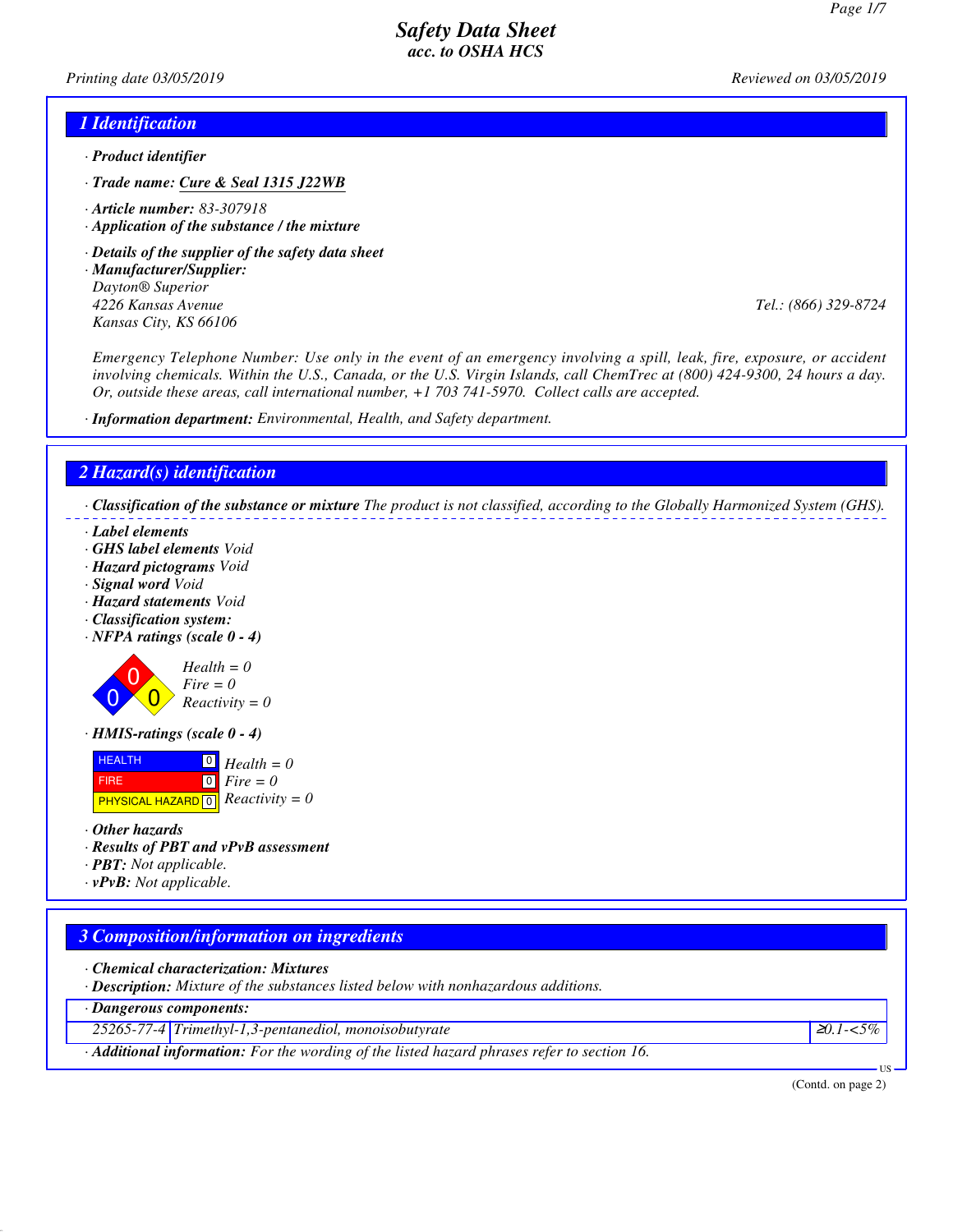*Printing date 03/05/2019 Reviewed on 03/05/2019*

(Contd. of page 1)

#### *Trade name: Cure & Seal 1315 J22WB*

*4 First-aid measures*

- *· Description of first aid measures*
- *· General information: No special measures required.*
- *· After inhalation: Supply fresh air; consult doctor in case of complaints.*
- *· After skin contact:*
- *Rinse with soap and water, if irritation persists or devlops seek medical attention.*
- *If skin irritation continues, consult a doctor.*
- *· After eye contact:*
- *Immediately wash the eyes with large amounts of water, being sure to lift upper and lower lids.*
- *Rinse opened eye for several minutes under running water. If symptoms persist, consult a doctor.*
- *· After swallowing: If symptoms persist consult doctor.*
- *· Information for doctor:*
- *· Most important symptoms and effects, both acute and delayed No further relevant information available.*
- *· Indication of any immediate medical attention and special treatment needed No further relevant information available.*

### *5 Fire-fighting measures*

- *· Extinguishing media*
- *· Suitable extinguishing agents: Use fire fighting measures that suit the environment.*
- *· Special hazards arising from the substance or mixture No further relevant information available.*

### *6 Accidental release measures*

*· Personal precautions, protective equipment and emergency procedures Wear protective clothing.*

- *· Environmental precautions: Do not allow product to reach sewage system or any water course.*
- *· Methods and material for containment and cleaning up:*
- *Absorb with liquid-binding material (sand, diatomite, acid binders, universal binders, sawdust).*
- *· Reference to other sections*
- *No dangerous substances are released.*
- *See Section 7 for information on safe handling.*
- *See Section 8 for information on personal protection equipment.*
- *See Section 13 for disposal information.*
- *· Protective Action Criteria for Chemicals*

### *· PAC-1:*

|                | 25265-77-4 Trimethyl-1,3-pentanediol, monoisobutyrate | $\sqrt{13}$ mg/m <sup>3</sup>      |  |  |
|----------------|-------------------------------------------------------|------------------------------------|--|--|
|                | $112-34-5$ 2-(2-butoxyethoxy)ethanol                  | $30$ ppm                           |  |  |
|                | 7664-41-7 ammonia, anhydrous                          | $30$ ppm                           |  |  |
| $\cdot$ PAC-2: |                                                       |                                    |  |  |
|                | 25265-77-4 Trimethyl-1,3-pentanediol, monoisobutyrate | $\overline{1}40$ mg/m <sup>3</sup> |  |  |
|                | $112-34-5$ 2-(2-butoxyethoxy)ethanol                  | 33 ppm                             |  |  |
|                | 7664-41-7 ammonia, anhydrous                          | 160 ppm                            |  |  |
| $\cdot$ PAC-3: |                                                       |                                    |  |  |
|                | 25265-77-4 Trimethyl-1,3-pentanediol, monoisobutyrate | $\sqrt{840}$ mg/m <sup>3</sup>     |  |  |
|                | $112-34-5$ 2-(2-butoxyethoxy)ethanol                  | $200$ ppm                          |  |  |
|                | $7664-41-7$ ammonia, anhydrous                        | $\overline{1,100}$ ppm             |  |  |
|                |                                                       |                                    |  |  |

(Contd. on page 3)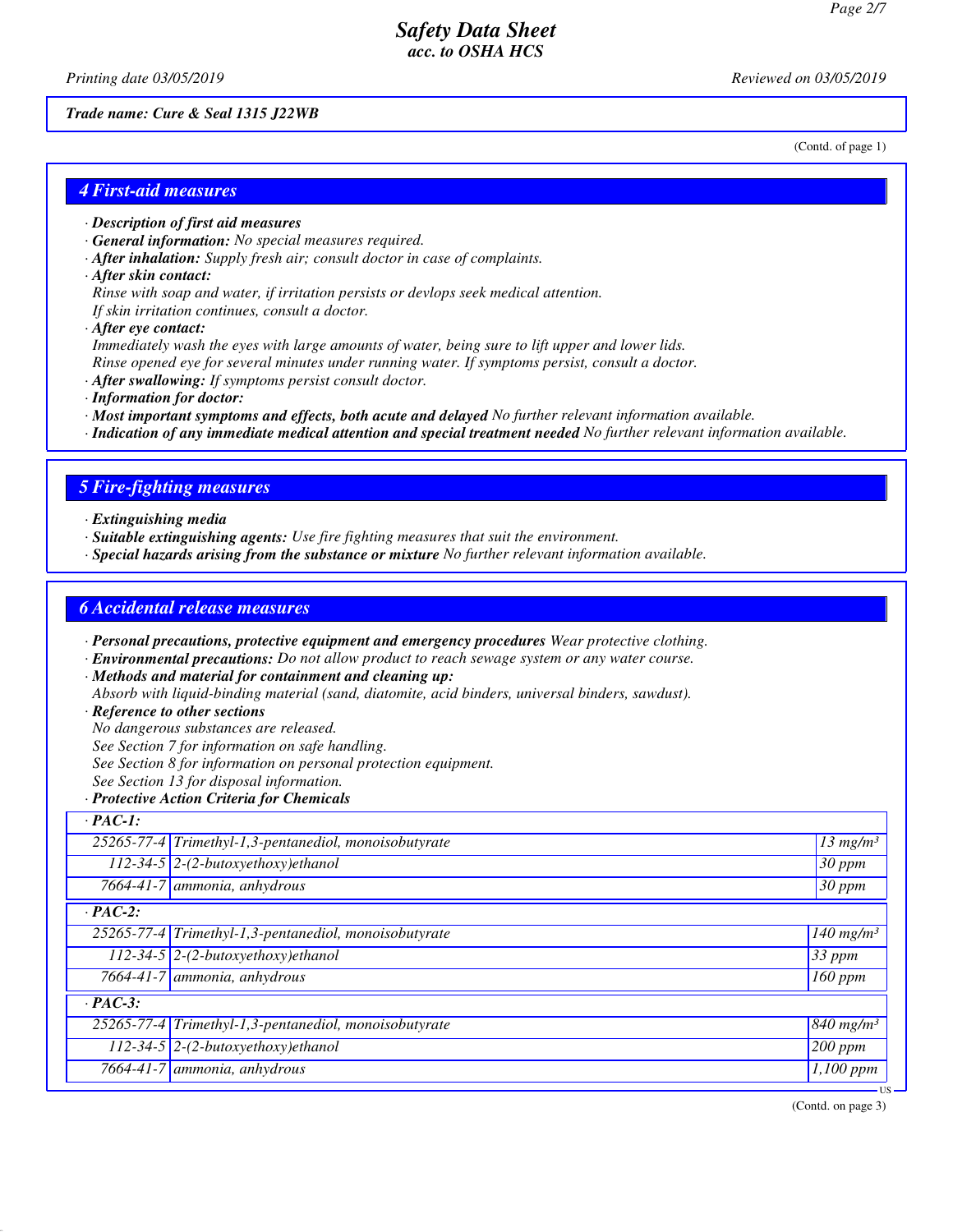*Printing date 03/05/2019 Reviewed on 03/05/2019*

(Contd. of page 2)

#### *Trade name: Cure & Seal 1315 J22WB*

*7 Handling and storage*

- *· Handling:*
- *· Precautions for safe handling*

*Wear appropriate personal protective clothing to prevent eye and skin contact. Avoid breathing vapors or mists of this product. Use with adequate ventilation. Do not take internally.*

- *· Information about protection against explosions and fires: No special measures required.*
- *· Conditions for safe storage, including any incompatibilities*
- *· Storage:*
- *· Requirements to be met by storerooms and receptacles: Store in a cool dry location.*
- *· Information about storage in one common storage facility: Store away from incompatible materials.*
- *· Further information about storage conditions: None.*
- *· Specific end use(s) No further relevant information available.*

### *8 Exposure controls/personal protection*

*· Additional information about design of technical systems: No further data; see item 7.*

- *· Control parameters*
- *· Components with limit values that require monitoring at the workplace:*

*The product does not contain any relevant quantities of materials with critical values that have to be monitored at the workplace.*

- *· Additional information: The lists that were valid during the creation were used as basis.*
- *· Exposure controls*
- *· Personal protective equipment:*
- *· General protective and hygienic measures: The usual precautionary measures for handling chemicals should be followed.*
- *· Breathing equipment: Not required.*
- *· Protection of hands:*



*Protective gloves*

*The glove material has to be impermeable and resistant to the product/ the substance/ the preparation. · Eye protection: Wear appropriate eye protection to prevent eye contact.*

# *9 Physical and chemical properties*

*· Information on basic physical and chemical properties*

*· General Information*

| $\cdot$ Appearance:                 |                 |                           |
|-------------------------------------|-----------------|---------------------------|
| Form:                               | Liquid          |                           |
| Color:                              | Milky White     |                           |
| $\cdot$ Odor:                       | Slight Ammonia  |                           |
| ⋅ Odor threshold:                   | Not determined. |                           |
| $\cdot$ pH-value:                   | Not determined. |                           |
| $\cdot$ Change in condition         |                 |                           |
| <b>Melting point/Melting range:</b> | Undetermined.   |                           |
| <b>Boiling point/Boiling range:</b> | Undetermined.   |                           |
|                                     |                 | $(0.0001)$ and $(0.0000)$ |

(Contd. on page 4)

US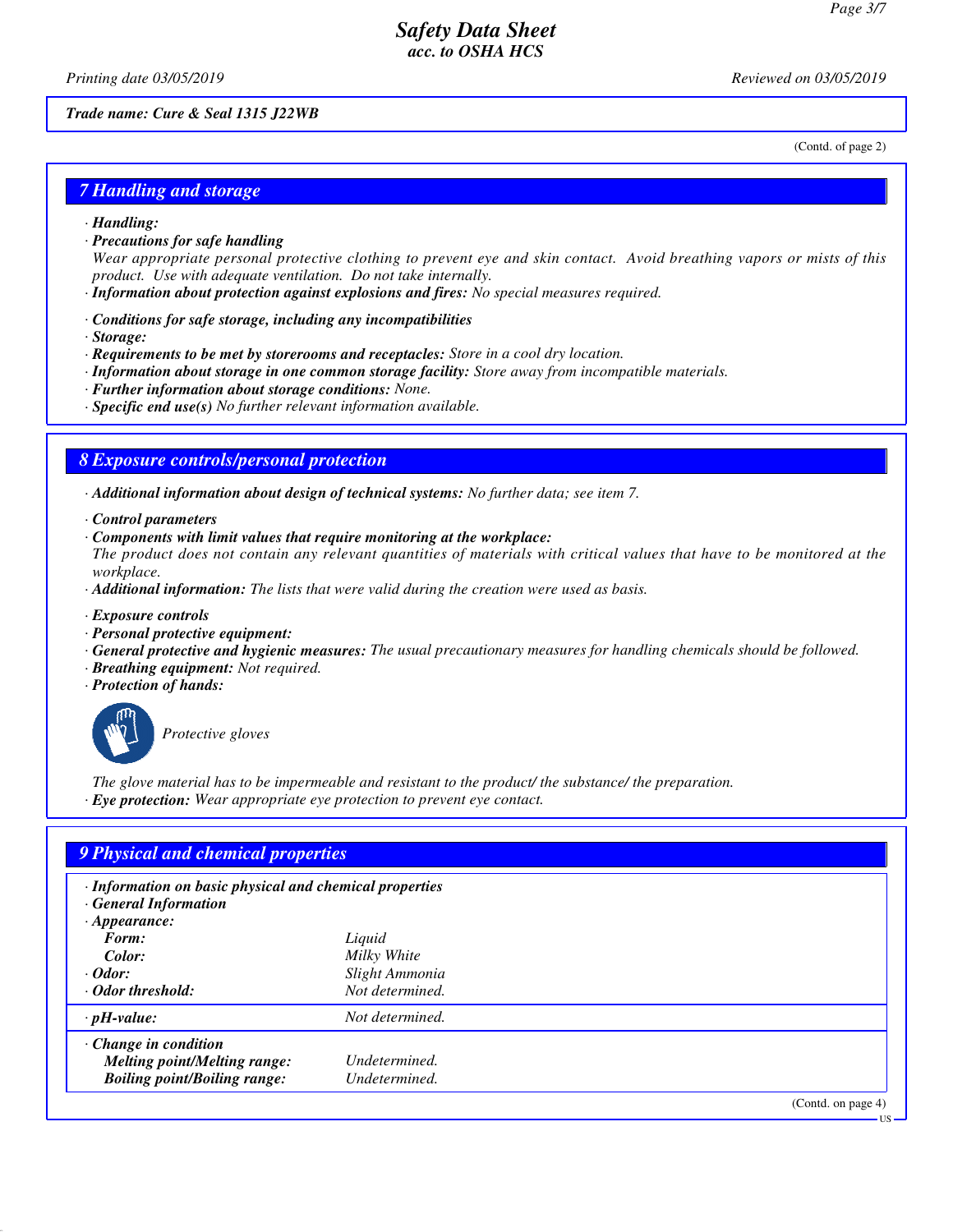*Printing date 03/05/2019 Reviewed on 03/05/2019*

### *Trade name: Cure & Seal 1315 J22WB*

|                                                                                                                          | (Contd. of page 3)                                                                                   |
|--------------------------------------------------------------------------------------------------------------------------|------------------------------------------------------------------------------------------------------|
| · Flash point:                                                                                                           | Not applicable.                                                                                      |
| · Flammability (solid, gaseous):                                                                                         | Not applicable.                                                                                      |
| · Decomposition temperature:                                                                                             | Not determined.                                                                                      |
| · Auto igniting:                                                                                                         | Product is not selfigniting.                                                                         |
| · Danger of explosion:                                                                                                   | Product does not present an explosion hazard.                                                        |
| · Explosion limits:<br>Lower:<br><b>Upper:</b>                                                                           | Not determined.<br>Not determined.                                                                   |
| $\cdot$ Vapor pressure at 20 °C (68 °F):                                                                                 | $23$ hPa (17.3 mm Hg)                                                                                |
| $\cdot$ Density at 20 $\degree$ C (68 $\degree$ F):<br>· Relative density<br>· Vapor density<br>$\cdot$ Evaporation rate | $1.008$ g/cm <sup>3</sup> (8.41176 lbs/gal)<br>Not determined.<br>Not determined.<br>Not determined. |
| · Solubility in / Miscibility with<br>Water:                                                                             | Not miscible or difficult to mix.                                                                    |
| · Partition coefficient (n-octanol/water): Not determined.                                                               |                                                                                                      |
| · Viscosity:<br>Dynamic:<br>Kinematic:                                                                                   | Not determined.<br>Not determined.                                                                   |
| · Solvent content:<br>Organic solvents:<br>Water:                                                                        | $0.3\%$<br>69.8%                                                                                     |
| Solids content:<br>$·$ Other information                                                                                 | 25.0%<br>No further relevant information available.                                                  |
| · Volatile Organic Compounds:                                                                                            | Not determined                                                                                       |

# *10 Stability and reactivity*

*· Reactivity No further relevant information available.*

- *· Chemical stability*
- *· Thermal decomposition / conditions to be avoided: No decomposition if used according to specifications.*
- *· Possibility of hazardous reactions No dangerous reactions known.*
- *· Conditions to avoid Keep away from heat and sources of ignition.*
- *· Incompatible materials: No further relevant information available.*
- *· Hazardous decomposition products: Carbon monoxide and carbon dioxide*

# *11 Toxicological information*

- *· Information on toxicological effects*
- *· Acute toxicity:*
- *· Primary irritant effect:*
- *· on the skin: No irritant effect known.*
- *· on the eye: May cause eye irritation.*
- *· Sensitization: A component of this product may cause skin sensitization.*

(Contd. on page 5) US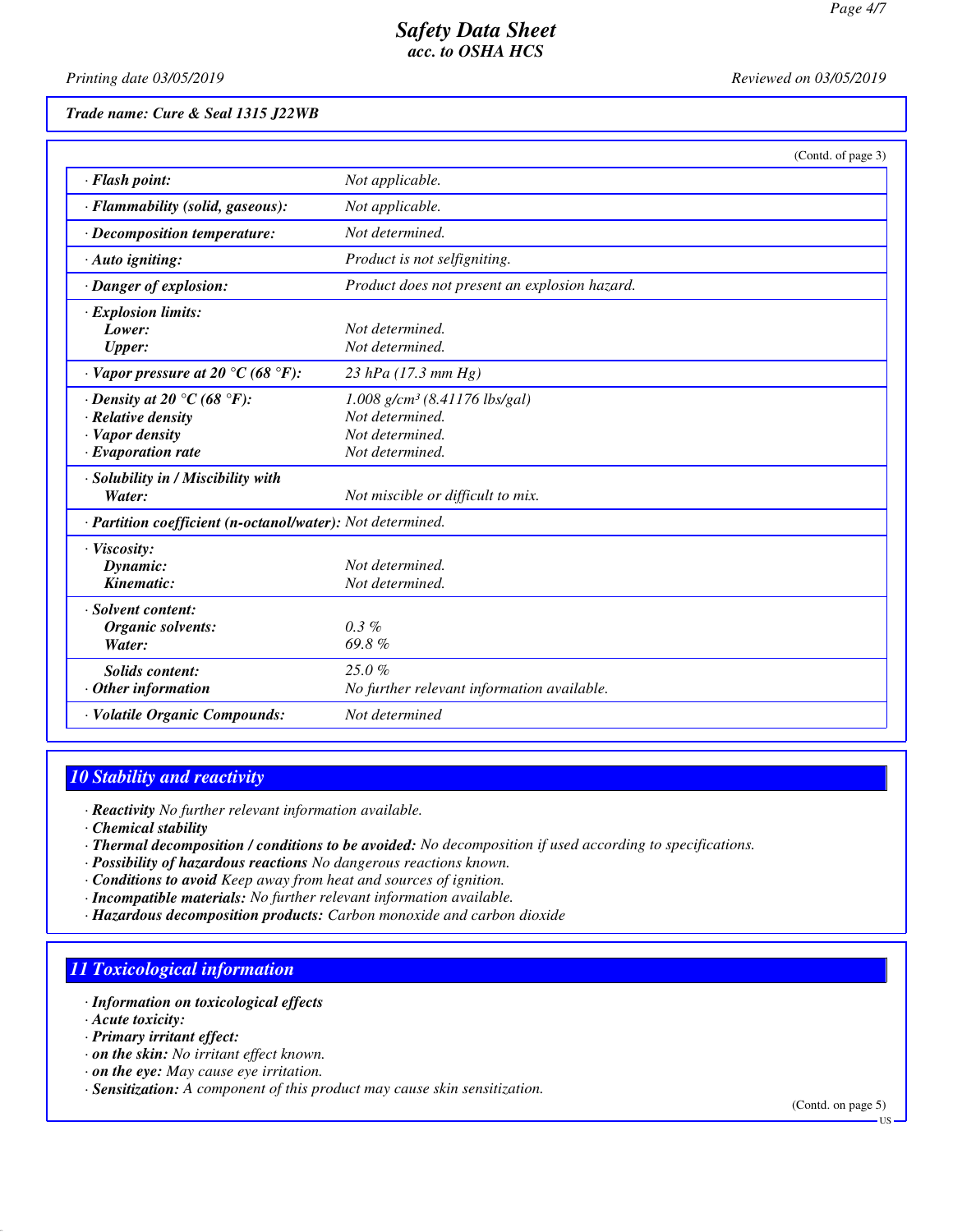(Contd. of page 4)

US

# *Safety Data Sheet acc. to OSHA HCS*

*Printing date 03/05/2019 Reviewed on 03/05/2019*

#### *Trade name: Cure & Seal 1315 J22WB*

#### *· Additional toxicological information:*

*The product is not subject to classification according to internally approved calculation methods for preparations: When used and handled according to specifications, the product does not have any harmful effects according to our experience and the information provided to us.*

#### *· Carcinogenic categories*

*· IARC (International Agency for Research on Cancer)*

*None of the ingredients is listed.*

#### *· NTP (National Toxicology Program)*

*None of the ingredients is listed.*

#### *· OSHA-Ca (Occupational Safety & Health Administration)*

*None of the ingredients is listed.*

### *12 Ecological information*

#### *· Toxicity*

- *· Aquatic toxicity: No further relevant information available.*
- *· Persistence and degradability No further relevant information available.*
- *· Behavior in environmental systems:*
- *· Bioaccumulative potential No further relevant information available.*
- *· Mobility in soil No further relevant information available.*
- *· Additional ecological information:*
- *· General notes: Water hazard class 1 (Self-assessment): slightly hazardous for water*
- *· Results of PBT and vPvB assessment*
- *· PBT: Not applicable.*
- *· vPvB: Not applicable.*
- *· Other adverse effects No further relevant information available.*

### *13 Disposal considerations*

- *· Waste treatment methods*
- *· Recommendation:*

*Smaller quantities can be disposed of with household waste.*

*It is the generator's responsibility to determine if the waste meets applicable definitions of hazardous waste. State and local regulations may differ from federal disposal regulations. Dispose of waste material according to local, state, federal, and provincial environmental regulations.*

*· Uncleaned packagings:*

*· Recommendation: Disposal must be made according to Federal, State, and Local regulations.*

# *14 Transport information · UN-Number <i>· DOT, ADR, ADN, IMDG, IATA Not Regulated · UN proper shipping name · DOT, ADR, ADN, IMDG, IATA Not Regulated* (Contd. on page 6)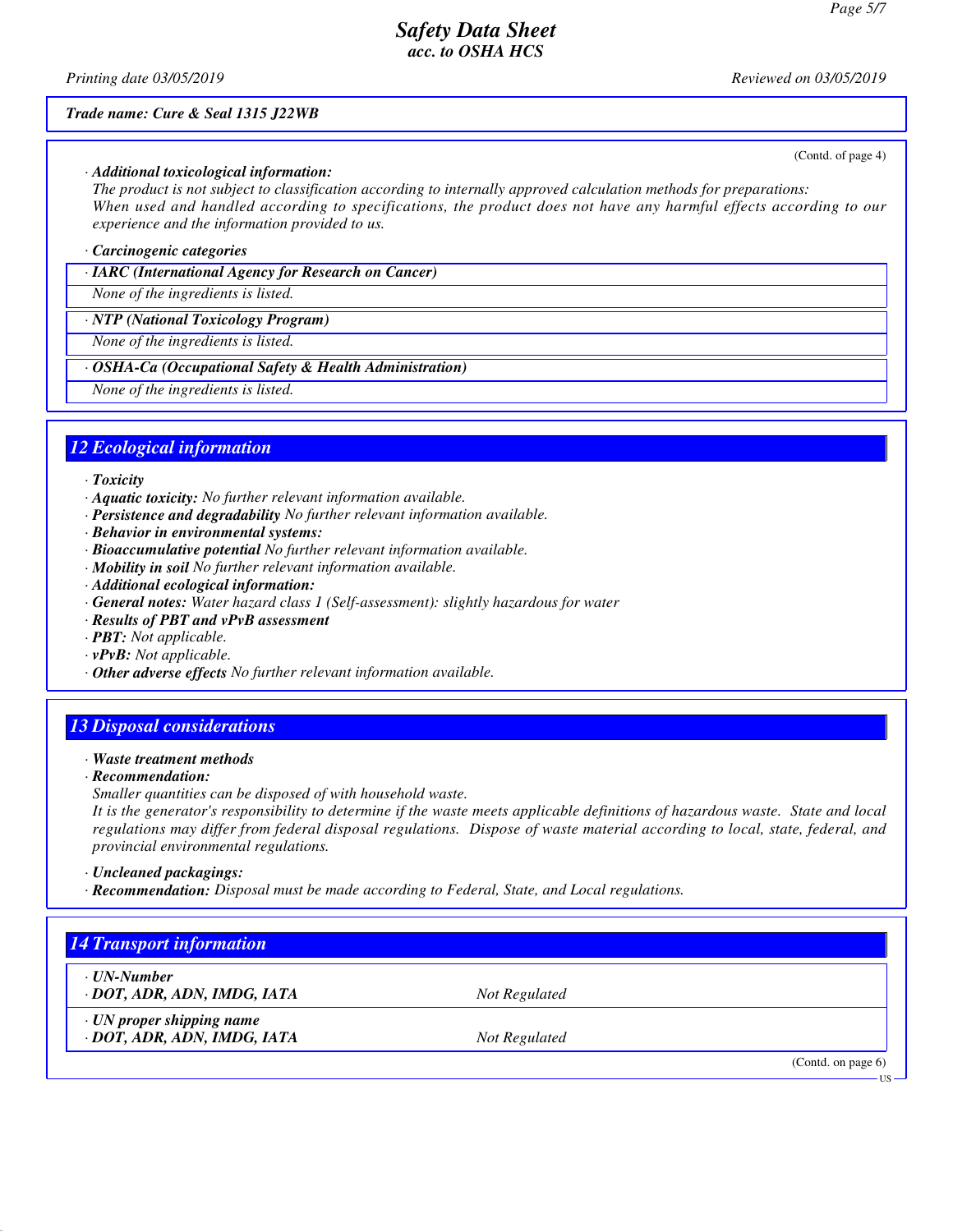*Printing date 03/05/2019 Reviewed on 03/05/2019*

*Trade name: Cure & Seal 1315 J22WB*

|                                                                                                          | (Cond. of page 5)                            |
|----------------------------------------------------------------------------------------------------------|----------------------------------------------|
| $\cdot$ Transport hazard class(es)                                                                       |                                              |
| · DOT, ADR, ADN, IMDG, IATA<br>· Class                                                                   | Not Regulated                                |
| · Packing group<br>· DOT, ADR, IMDG, IATA                                                                | Not Regulated                                |
| <b>Environmental hazards:</b><br>$\cdot$ Marine pollutant:                                               | $N_{O}$                                      |
| · Transport in bulk according to Annex II of MARPOL73/78<br>and the IBC Code                             | Not applicable.                              |
| · Transport/Additional information:                                                                      |                                              |
| $-ADR$<br><b>U.S. Domestic Ground Shipments:</b><br>· U.S. Domestic Ground Non-Bulk (119 gal or less per | Same as listed for Standard Shipments above. |
| container) Shipments:                                                                                    | Same as listed for Standard Shipments above. |
| · Emergency Response Guide (ERG) Number:                                                                 | Not determine                                |
| · UN "Model Regulation":                                                                                 | Not Regulated                                |

## *15 Regulatory information*

*· Safety, health and environmental regulations/legislation specific for the substance or mixture*

*· Sara*

*· Section 355 (extremely hazardous substances):*

*7664-41-7 ammonia, anhydrous*

*· Section 313 (Specific toxic chemical listings):*

*This product may contain 1 or more toxic chemicals subject to the reporting requirements of Section 313 of Title III of the Superfund Amendments and Reauthorization Act (SARA) of 1986 and 40 CFR part 372. If so, the chemicals are listed below.*

*112-34-5 2-(2-butoxyethoxy)ethanol* <sup>≥</sup>*0.1-<0.3%*

*7664-41-7 ammonia, anhydrous <0.1%*

*· TSCA (Toxic Substances Control Act):*

*All ingredients are listed.*

*· Proposition 65*

*· Chemicals known to the State of California (Prop. 65) to cause cancer:*

*None of the ingredients is listed.*

*· Chemicals known to cause reproductive toxicity for females:*

*None of the ingredients is listed.*

*· Chemicals known to cause reproductive toxicity for males:*

*None of the ingredients is listed.*

*· Chemicals known to cause developmental toxicity:*

*None of the ingredients is listed.*

*· Cancerogenity categories*

*· EPA (Environmental Protection Agency)*

*None of the ingredients is listed.*

(Contd. on page 7)

US